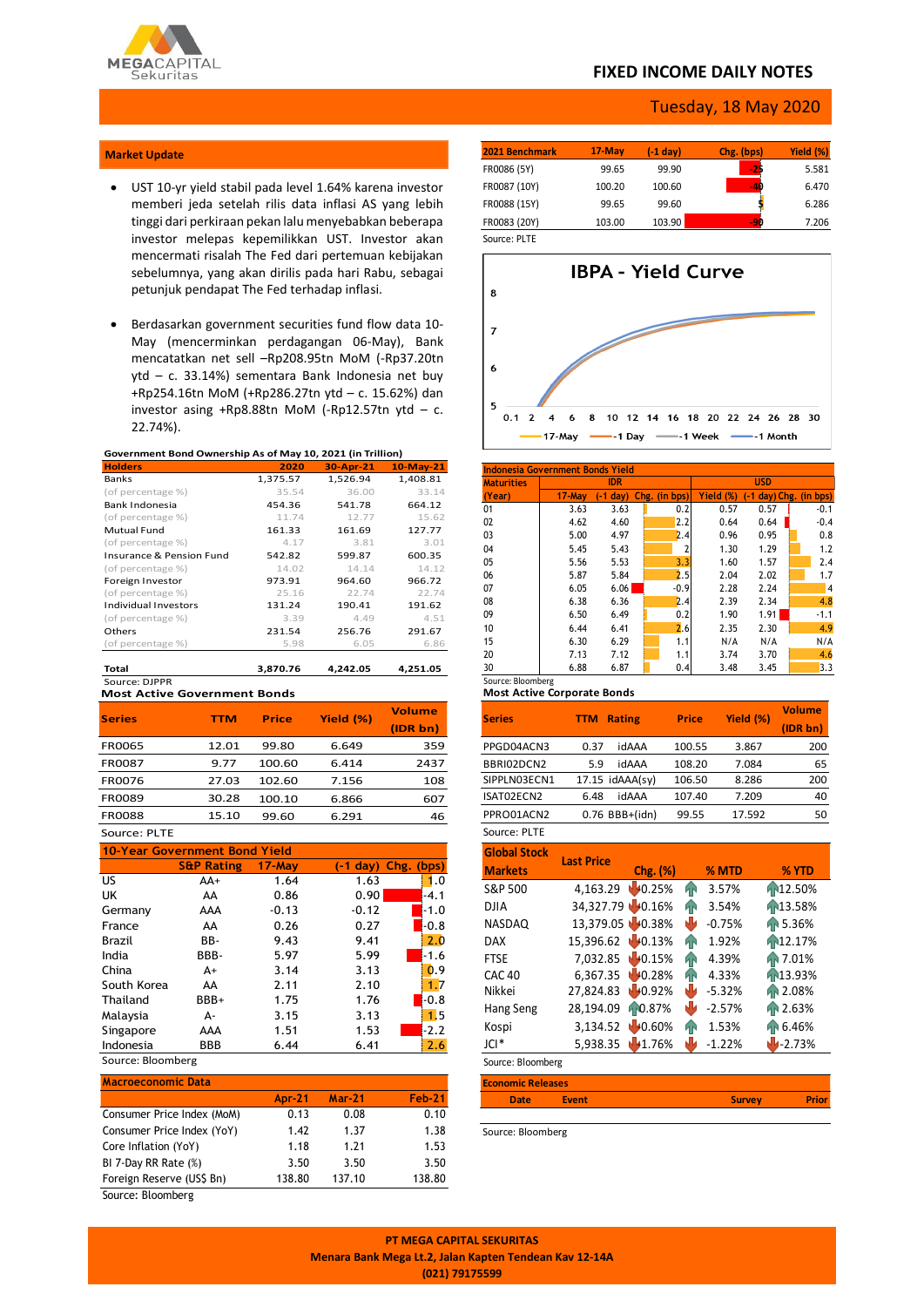# **FIXED INCOME DAILY NOTES**

Tuesday, 18 May 2020



|               | Closing Price: 17-May-2021 |            |        |        |             |            |                   |                   |                         |                       |
|---------------|----------------------------|------------|--------|--------|-------------|------------|-------------------|-------------------|-------------------------|-----------------------|
| <b>Series</b> | <b>Maturity</b>            | <b>TTM</b> | Coupon | Price  | <b>YTMX</b> | <b>YTM</b> | <b>Est. Yield</b> | <b>Fair Price</b> | Spread (bps)            | <b>Recommendation</b> |
| FR0034        | 15-Jun-21                  | 0.08       | 12.80% | 100.76 | 2.379       | 2.38%      | 2.95%             | 100.75            | $^{\mbox{{\small -1}}}$ | Fair                  |
| FR0053        | 15-Jul-21                  | 0.16       | 8.25%  | 100.76 | 3.329       | 3.33%      | 3.04%             | 100.82            | $\overline{7}$          | Fair                  |
| FR0061        | 15-May-22                  | 0.99       | 7.00%  | 103.25 | 3.627       | 3.63%      | 3.80%             | 103.09            | $-16$                   | Fair                  |
| FR0035        | 15-Jun-22                  | 1.08       | 12.90% | 109.80 | 3.519       | 3.52%      | 3.87%             | 109.43            | $-36$                   | Expensive             |
| FR0043        | 15-Jul-22                  | 1.16       | 10.25% | 107.01 | 4.148       | 4.15%      | 3.94%             | 107.09            | 8                       | Fair                  |
| FR0063        | 15-May-23                  | 1.99       | 5.63%  | 101.90 | 4.617       | 4.62%      | 4.51%             | 102.10            | 20                      | Fair                  |
| FR0046        | 15-Jul-23                  | 2.16       | 9.50%  | 109.38 | 4.929       | 4.93%      | 4.62%             | 109.93            | 55                      | Cheap                 |
| FR0039        | 15-Aug-23                  | 2.25       | 11.75% | 114.47 | 4.857       | 4.86%      | 4.66%             | 114.92            | 45                      | Cheap                 |
| FR0070        | 15-Mar-24                  | 2.83       | 8.38%  | 108.78 | 4.998       | 5.00%      | 4.98%             | 108.85            | $\overline{7}$          | Fair                  |
| FR0077        | 15-May-24                  | 3.00       | 8.13%  | 108.67 | 4.969       | 4.97%      | 5.06%             | 108.42            | $-24$                   | Fair                  |
| FR0044        | 15-Sep-24                  | 3.33       | 10.00% | 113.76 | 5.459       | 5.46%      | 5.21%             | 114.45            | 69                      | Cheap                 |
| FR0081        | 15-Jun-25                  | 4.08       | 6.50%  | 103.77 | 5.453       | 5.45%      | 5.50%             | 103.59            | $-19$                   | Fair                  |
| FR0040        | 15-Sep-25                  | 4.33       | 11.00% | 120.15 |             |            |                   |                   | 37                      |                       |
|               |                            |            |        |        | 5.675       | 5.68%      | 5.59%             | 120.52            |                         | Cheap                 |
| FR0084        | 15-Feb-26                  | 4.75       | 7.25%  | 106.02 | 5.779       | 5.78%      | 5.73%             | 106.24            | 23                      | Fair                  |
| <b>FR0086</b> | 15-Apr-26                  | 4.92       | 5.50%  | 99.74  | 5.559       | 5.56%      | 5.77%             | 98.84             | $-91$                   | Expensive             |
| FR0037        | 15-Sep-26                  | 5.33       | 12.00% | 127.53 | 5.932       | 5.93%      | 5.89%             | 127.57            | $\overline{4}$          | Fair                  |
| FR0056        | 15-Sep-26                  | 5.33       | 8.38%  | 112.41 | 5.641       | 5.64%      | 5.89%             | 111.21            | $-120$                  | Expensive             |
| FR0059        | 15-May-27                  | 6.00       | 7.00%  | 105.65 | 5.868       | 5.87%      | 6.05%             | 104.70            | $-94$                   | Expensive             |
| FR0042        | 15-Jul-27                  | 6.16       | 10.25% | 121.50 | 6.028       | 6.03%      | 6.09%             | 121.09            | $-41$                   | Expensive             |
| FR0047        | 15-Feb-28                  | 6.75       | 10.00% | 121.07 | 6.147       | 6.15%      | 6.21%             | 120.61            | $-46$                   | Expensive             |
| FR0064        | 15-May-28                  | 7.00       | 6.13%  | 99.90  | 6.143       | 6.14%      | 6.26%             | 99.27             | $-63$                   | Expensive             |
| FR0071        | 15-Mar-29                  | 7.83       | 9.00%  | 115.91 | 6.383       | 6.38%      | 6.39%             | 115.84            | -6                      | Fair                  |
| FR0078        | 15-May-29                  | 8.00       | 8.25%  | 111.35 | 6.412       | 6.41%      | 6.42%             | 111.32            | -3                      | Fair                  |
| FR0052        | 15-Aug-30                  | 9.25       | 10.50% | 127.49 | 6.495       | 6.50%      | 6.58%             | 126.81            | $-68$                   | Expensive             |
| FR0082        | 15-Sep-30                  | 9.34       | 7.00%  | 103.60 | 6.478       | 6.48%      | 6.59%             | 102.81            | $-78$                   | Expensive             |
| FR0087        | 15-Feb-31                  | 9.76       | 6.50%  | 100.44 | 6.437       | 6.44%      | 6.63%             | 99.03             | 141                     | Expensive             |
| FR0085        | 15-Apr-31                  | 9.92       | 7.75%  | 107.95 | 6.64        | 6.64%      | 6.65%             | 107.87            | -8                      | Fair                  |
| FR0073        | 15-May-31                  | 10.00      | 8.75%  | 115.44 | 6.613       | 6.61%      | 6.66%             | 115.08            | $-36$                   | Expensive             |
| FR0054        | 15-Jul-31                  | 10.17      | 9.50%  | 119.87 | 6.761       | 6.92%      | 6.68%             | 120.58            | 71                      | Cheap                 |
| FR0058        | 15-Jun-32                  | 11.09      | 8.25%  | 109.00 | 7.064       | 7.06%      | 6.76%             | 111.50            | 250                     | Cheap                 |
| FR0074        | 15-Aug-32                  | 11.25      | 7.50%  | 105.15 | 6.835       | 6.84%      | 6.77%             | 105.66            | 51                      | Cheap                 |
| FR0065        | 15-May-33                  | 12.00      | 6.63%  | 99.63  | 6.67        | 6.67%      | 6.83%             | 98.37             | $-126$                  | Expensive             |
| FR0068        | 15-Mar-34                  | 12.84      | 8.38%  | 111.12 | 7.042       | 7.04%      | 6.88%             | 112.58            | 146                     | Cheap                 |
| FR0080        | 15-Jun-35                  | 14.09      | 7.50%  | 103.41 | 7.112       | 7.11%      | 6.95%             | 104.87            | 146                     | Cheap                 |
| FR0072        | 15-May-36                  | 15.01      | 8.25%  | 110.79 | 7.071       | 7.07%      | 7.00%             | 111.54            | 74                      | Cheap                 |
| <b>FR0088</b> | 15-Jun-36                  | 15.09      | 6.25%  | 99.52  | 6.299       | 6.30%      | 7.00%             | 93.08             | $-644$                  | Expensive             |
| FR0045        | 15-May-37                  | 16.01      | 9.75%  | 125.05 | 7.105       | 7.11%      | 7.04%             | 125.79            | 74                      | Cheap                 |
| FR0075        | 15-May-38                  | 17.01      | 7.50%  | 103.50 | 7.141       | 7.14%      | 7.07%             | 104.16            | 66                      |                       |
|               |                            |            |        |        |             |            |                   |                   |                         | Cheap                 |
| <b>FR0050</b> | 15-Jul-38                  | 17.17      | 10.50% | 131.00 | 7.302       | 7.30%      | 7.08%             | 133.64            | 264                     | Cheap                 |
| FR0079        | 15-Apr-39                  | 17.92      | 8.38%  | 111.46 | 7.224       | 7.22%      | 7.11%             | 112.74            | 128                     | Cheap                 |
| FR0083        | 15-Apr-40                  | 18.93      | 7.50%  | 103.83 | 7.128       | 7.13%      | 7.14%             | 103.74            | -8                      | Fair                  |
| FR0057        | 15-May-41                  | 20.01      | 9.50%  | 122.00 | 7.378       | 7.38%      | 7.16%             | 124.62            | 262                     | Cheap                 |
| FR0062        | 15-Apr-42                  | 20.93      | 6.38%  | 98.50  | 6.507       | 6.51%      | 7.19%             | 91.28             | $-722$                  | Expensive             |
| FR0067        | 15-Feb-44                  | 22.76      | 8.75%  | 113.50 | 7.502       | 7.50%      | 7.22%             | 116.89            | 339                     | Cheap                 |
| FR0076        | 15-May-48                  | 27.01      | 7.38%  | 102.45 | 7.168       | 7.17%      | 7.29%             | 100.95            | $-150$                  | Expensive             |
| FR0089        | 15-Aug-51                  | 30.27      | 6.88%  | 100.02 | 6.872       | 6.87%      | 7.33%             | 94.44             | $-558$                  | Expensive             |

Source: PLTE, Bloomberg, & MCS Estimates





**PT MEGA CAPITAL SEKURITAS Menara Bank Mega Lt.2, Jalan Kapten Tendean Kav 12-14A (021) 79175599**